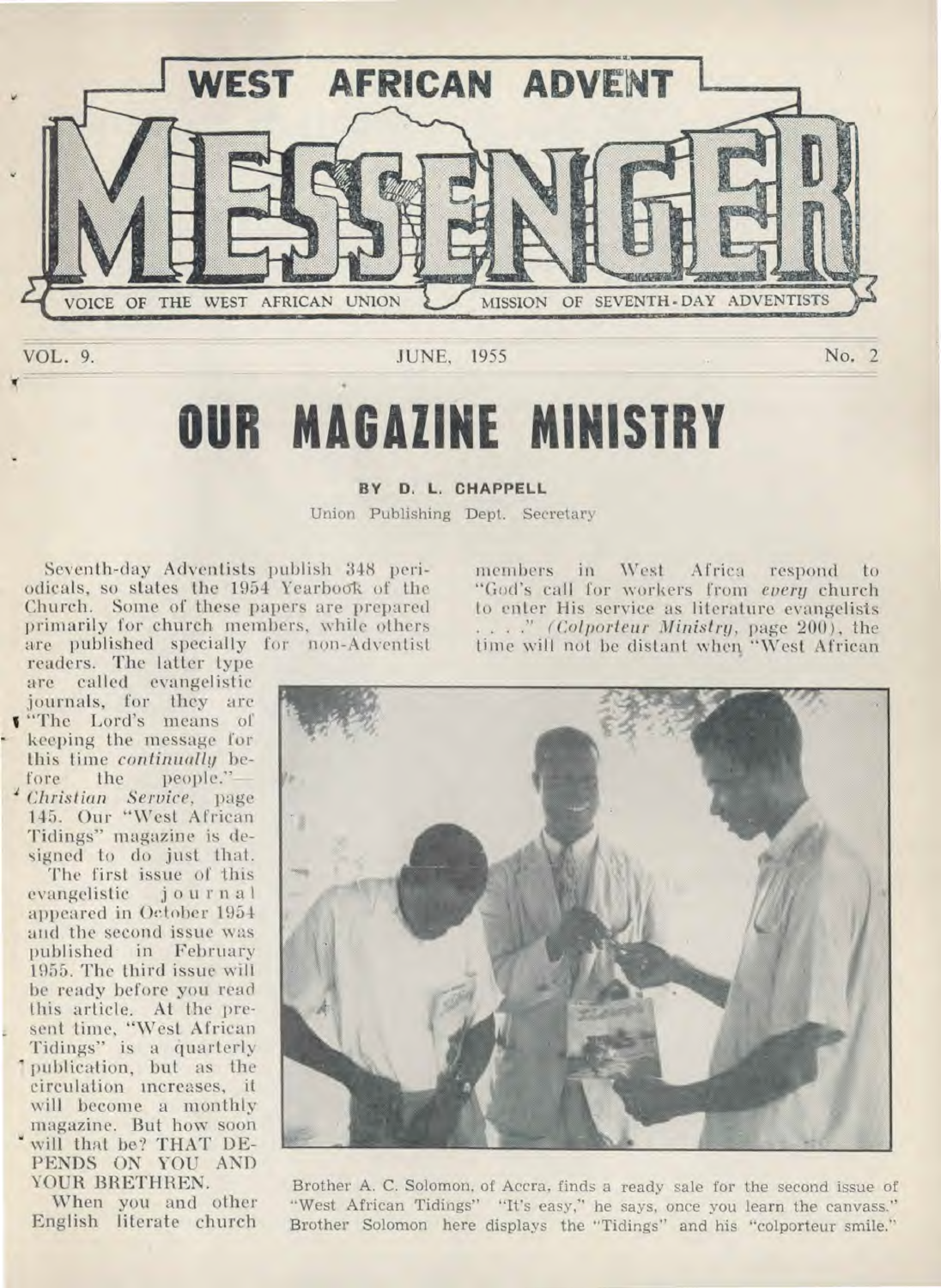Tidings" will be issued monthly and will be one of the "means of *quickly* giving the sacred light of present truth" to the peoples of West Africa. What is your response?

We encourage you to say, "Here am 1, Lord, send me," as did Brother A. C. Solomon of Accra. This enthusiastic magazine colporteur has sold over 2,500 copies of "West African Tidings." And this in his spare time, too.

How does he do it? What does he say to the people? "It's easy, once you learn well the printed canvass and approach the people with a smile," Brother Solomon tells those who enquire of his outstanding success as literature evangelist for God. Here's his canvass for the second issue. (Blue cover.)

"Good afternoon. My name is Solomon. I have come to show you the latest issue of "West African Tidings." Opening to page two, he continues, "The first section presents NEWS AND VIEWS FROM HERE AND THERE. (page 5) In this inspiring article you will learn more about the stars and their message to mankind today. (page 8) Here is an interesting message telling about the things discovered in recent years in the city of Abraham of old Bible times. (page 12) After reading this helpful article on BE YE THANKFUL you can appreciate more fully God's many blessings to you day by day. (page 14) And in the back, there's a special section just for the children. So all the family can enjoy this fine journal. (He then closes the magazine and hands it to the person as he says) There you have sixteen pages of wholesome reading with ten pictures for only 6d." And most people reach for their money !

You, too, can sell hundreds of "West African Tidings." Ask your District Pastor to submit your name to the Mission Treasurer as magazine colporteur for your area. Then send for a good supply of this evangelistic paper to sell. A printed canvass will accompany the packet of magazines. Memorize it well, and as Brother Solomon says, "It's easy after that."

As you conduct your magazine ministry, remember this promise : "It is the Lord's work, and a *blessing* will attend those who engage in it with *earnestness and dilligence." —Colporteur Evangelist,* page 35.

## **Report from Freetown**

#### By David J. Clark

Freetown, Sierra Leone, is a city of chapels and churches with several mosques for good measure! Many of the chapels are named as memorials to early missionaries, some of whom gave their lives in the service of God, and Africa.

There is one church in this city which is still affectionately known by the older citizens as Babcock's church. That stalwart pioneer, in whose footsteps we now endeavour to tread, is remembered by many, now retired, who then were small boys. Standing on the platform of this church, which was built in - 1907, one is conscious that other feet have hallowed the place.

We remember the Babcock family when they arrived on Stanborough Park, the Seventh-day Adventist headquarters in Britain, in 1916. Their homeward-bound ship had been torpedoed; they were wearing all that they had! For several months while Pastor Babcok lay very sick with fever made worse by the soaking in the sea, we became school-boy friends with Foster and Arlington, the two sons. The third was just a baby.

But now we must stand where their father had so staunchly preached.

Forty years ago there were no newspapers; but now we take advantage of the more widely circulated, Sierra Leone Daily Mail to announce the public meetings to be held in the Seventh-day Adventist church on Circular Road. That first night the place was packed and outside the crowds surged at every possible window. The church is not large but at least two-hundred crowded in.

The campaign had started just as the wet season began and some had told us the people would not come out in the rains. They did come that first night, and it did not rain ! We prayed and Elijah's God arranged for the rain not to fall on Sunday afternoons for the whole six-months! On not more than three occasions did the rains interfere, and then not seriously, by falling between six and seven in the evening. Even then it ceased by just after seven and people from the nearer homes came out. Once it rained very heavily during the service and it was only with great difficult that one's voice could be heard above the roar of rain pelting the pan roof. (corrugated iron.) Most of the people stayed, and the rain stopped completely just as we finished

<sup>&</sup>quot;As long as probation continues there will be opportunity for the canvasser to work"— *Colporteur Ministry,* page 11.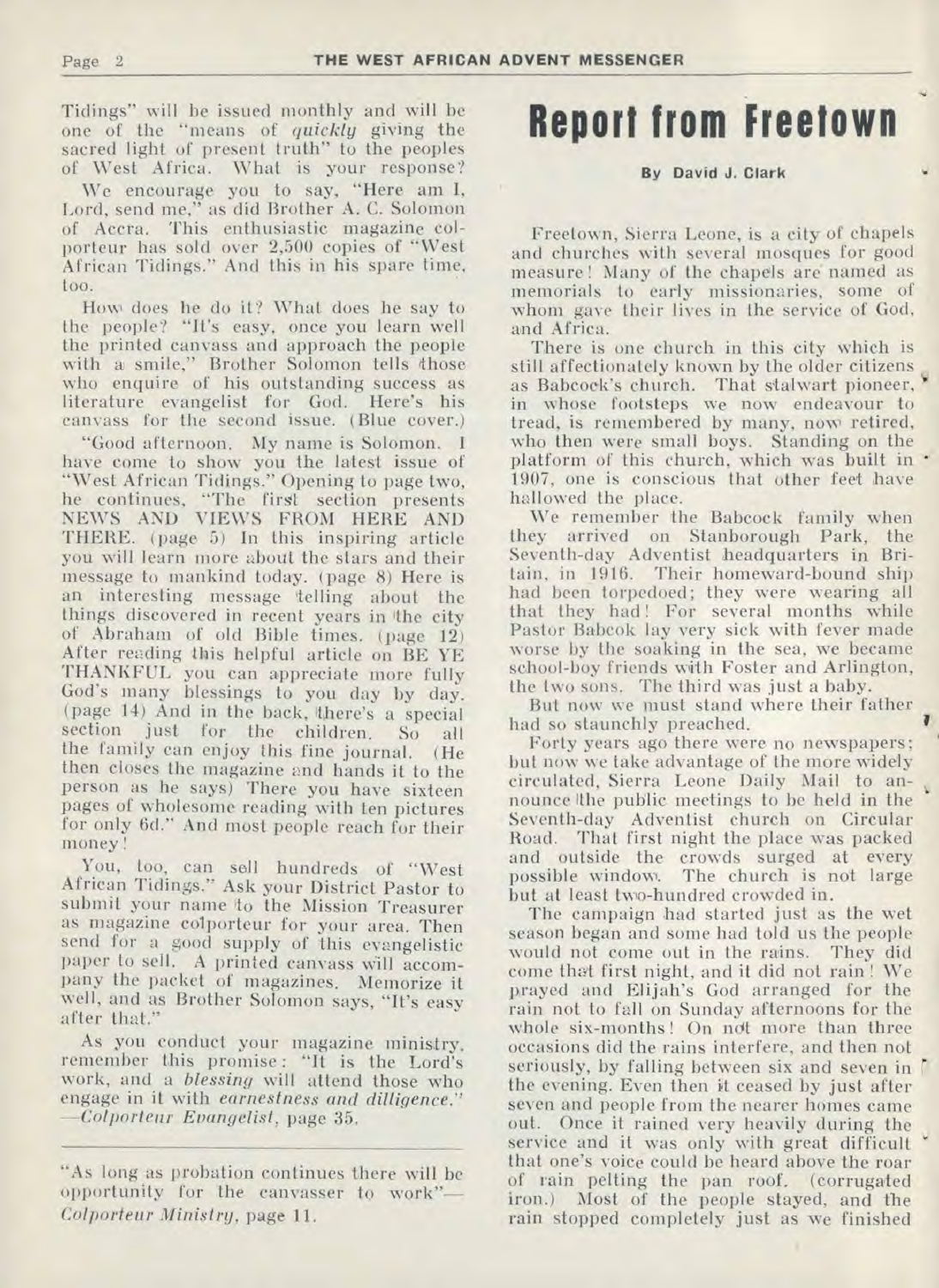$\hat{g}$ 

うんいいん いんこういん

 $\frac{1}{3}$  $\hat{\mathbf{x}}$  $\frac{3}{2}$ 

 $\hat{\mathbf{z}}$ 

 $\frac{3}{2}$ 

 $\frac{1}{2}$ 

7

Yy

 $\frac{1}{2}$ 

7

7  $\delta$ 

7

 $\delta$ 

7

7 8,

the closing hymn. Only the few who ran off early got wet that night !

*TWO YEAR'S GROWTH.* The first Sabbath , we met with the church here in Freetown, just seven persons were in attendance—we three increased it to ten ! At the end of 1954 the Sabbath school had a membership of 35 with an average attendance for the year of 31, and for the past several months there have been 38-40 attending each Sabbath morning.

The Missionary Volunteer Society has recently restarted after a lapse of several years and as many as thirty attended with fifteen enrolled in the progressive classes.

At the end of 1952 the Church Expense Fund had a small deficit, now after two years, it has a modest 'nest egg' of £15 and all bills paid !

The Sabbath School offerings too, have increased steadily as the membership and attendance has grown. The total for 1952 was only £20. For 1954 it is more than double this figure and considerably in advance of the amount given in 1953. Higher attainments are hoped for and planned for 1955.

*BLACK DIAMONDS.* All who attend the Sabbath School are not baptised, though most are now enrolled in the various classes. Many are learning to keep the Sabbath very appropriately and this is the more marked in a place with so much religion which has become superficial and pharisaically ostentatious. On high days and holidays one could almost imagine having stepped back one-hundred years into the Victorian era. Morning coats and stripes with grey or black toppers are much in evidence, though many are much the worse for wear and age, and many school boys look stiff and starchy in something akin to Eton collar and boater. (stiff, flat straw hat) Matrons and maidens are likewise welldressed but not so ante-dated !

One fine cultured Christian woman, who has been keeping Sabbath for more than a year and a half, first learned of the importance of the fourth commandment from a faithful lay-member about twenty years ago. Her determination to find and follow the truth has led through a deal of domestic trouble but now she is more fully rejoicing in fellowship with God's remnant church.

A young man whom we met shortly after our arrival here and who works as a mechanic at one of the garages told us he has received his schooling at Adventist mission schools. He attended all our Sunday evening meetings but it was not till the Week of Prayer services (of 1954) that he told us of his conviction to

keep the Sabbath. "It is about time I decided," he said. He made his decision and arranged with his foreman to be free from work on Sabbath and has been allowed to make up the time on other days of the week.

*THE STORY OF SORIE. (Pronounced* Soorie.) The story of another young man goes back almost as far. Our houseboy had taken some Voice of Prophecy leaflets and distributed them near his home on the opposite side of town. That was in the Tatter part of 1953.

#### **(Continued on page 6.)**

### \*\*\*\*\*\*\*\*\*\*\*\*\*\*\*\*\*\*\*\*\*\*\*\*\*\*\*\*\*\*\*\*\*

## **AN URGENT NEED**

The Autumn Council budget committee of the General Conference in America was faced with calls from the various mission fields amounting to *over* eight million pounds for the year 1955. After struggling for days, the committee was able to provide only about seven million pounds. That means that the budget for this year for the world field is one million pounds *less* than what is *urgently needed* at this time.

This fact brought into sharp focus the need for greater mission offerings. It led the General Conference Committee to make an urgent request of all Sabbath School members "to look forward to *doubling* our present rate of giving as soon as possible." The reason for this earnest appeal for more Sabbath School offerings is evident. I am sure that we here in West Africa want the budget for operating God's work around the world to *increase,* not decrease, each year. Let us put forth every effort to res• pond to this important call "to *double*  our weekly Sabbath School offering as soon as possible." God will abundantly bless.

#### **Note to pastors and church leaders:**

We should deeply appreciate your reading the above appeal to your Sabbath School members. Thanks.

\$t44A444:1:4 ow;\*\*otWolk

—Union Sabbath School Department.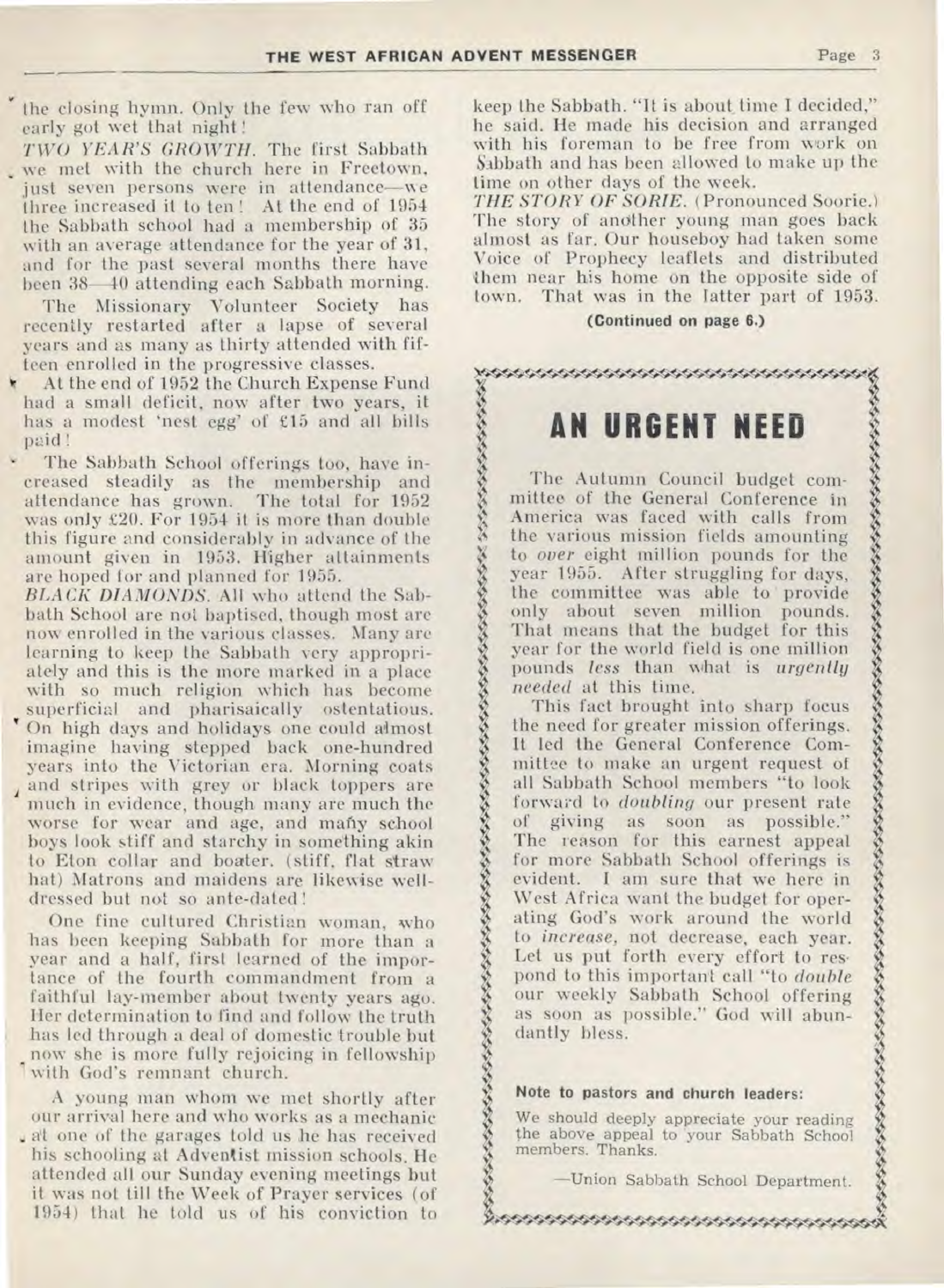# **LAND of my DREAMS**

#### **BY R. D. VINE**

Since my early boyhood, when an elder brother was called to labour in Nigeria, West Africa has had a prominent place in my thoughts and, dreams. His long weekly letters, telling of the people, of the church, and of life in general, were always perused with eager interest. Though I'd never seen them the members of the Elele district somehow became very dear to me. It was easy for me to visualized them. I felt that houseboy Mark—now a faithful pastor, and little housegirl Eunice—now the headmaster's wife at Jengre, were close personal friends.

Quite naturally, in those early years, I developed a real longing to swell the glorious Advent chorus in that great and needy field. I would be a missionary—and in what better place than among the friendly people of West Africa !

In view of these early dreams, which somehow have doggedly persisted through the years, my joy and pleasure in having the opportunity, as an editor, to visit the west coast, was very real and very considerable. From the opening scene of November 11th, when pastors E. Keslake and D. Clarke mercifully delivered me from the overwhelming welcome by the dock boys of Freetown in Sierra Leone; to the last scene at Kano a week or so ago, as the air station cameleer blew his silver trumpet to announce my plane's departure for London, the experience has been a scintilating succession of brilliant highlights. There have, of course, been the lowlights as well; but these have merely served to throw the highlights into sharper relief.

It would take a book, not a page, to accommodate the report I'd like to write. A meagre reference to just a few impressions must suffice. Foremost is the gratifying fact of the onward progress of God's work. The splendid schools at Konola, Bekwai, Ihie, and elsewhere; the fine medical institutions, and the dignified churches at Monrovia, Accra, and Aba, unite in providing a stirring testimony, not alone to wise and vigorous leadership, but also to God's great power and goodness.

Foremost among West Africa's great assets must be reckoned the superb publishing house at Accra. Delightfully situated and pleasingly proportioned, it looked at first sight more like a Riviera hotel than a printing house.

As general living standards rise, and the widespread literacy campaigns expand the circle of the reading public, so will there be an ever growing demand for the publications of the Advent Press. Truth can be disseminated in no more effective way than by means of tracts, magazines, and books. The spoken word of the preacher makes its impression, stirs the heart, and arouses convictions, but most of what is said is soon forgotten. The written word on the other hand, abides as permanent witness. Without passion or argument, it clearly sets forth God's saving truth in a way that folk, in the privacy of their own homes, may study at leisure.

Sister White was shown that the work of spreading the everlasting Gospel would be finished largely by means of the publishing work. She also saw that when other phases of our work have had to cease, when public evangelism as we now know it is no longer, possible, the ministry of the printed page will continue. She says, in fact, that it will go on bearing its silent testimony, and bringing multitudes to the light of truth, until pro- $\sqrt{ }$ bation closes.

I got particular delight in Freetown when visiting the French consulate. There on the receptionist's desk were several copies of "Our Times" from the Stanborough Press. Some good soul had obviously been busy in the ' Lord's work. A little later, at Accra, I had the pleasure of seeing one of our intrepid colporteurs actually on 'the job. At the main entrance to the Kingsway Stores was Colporteur Clerk, discussing the virtues and merits of his truth-filled books with a member of the Kingsway staff. We trust he was successful.

There were so many satifying things I saw during my itinerary that a mere list of them would absorb more space than is available. I think of the day I accompanied Pastor-Keslake to Yele in the Temni country of Sierra Leone, to see the fine new elementary school—a day made more memorable by the fact that we were later stranded for the night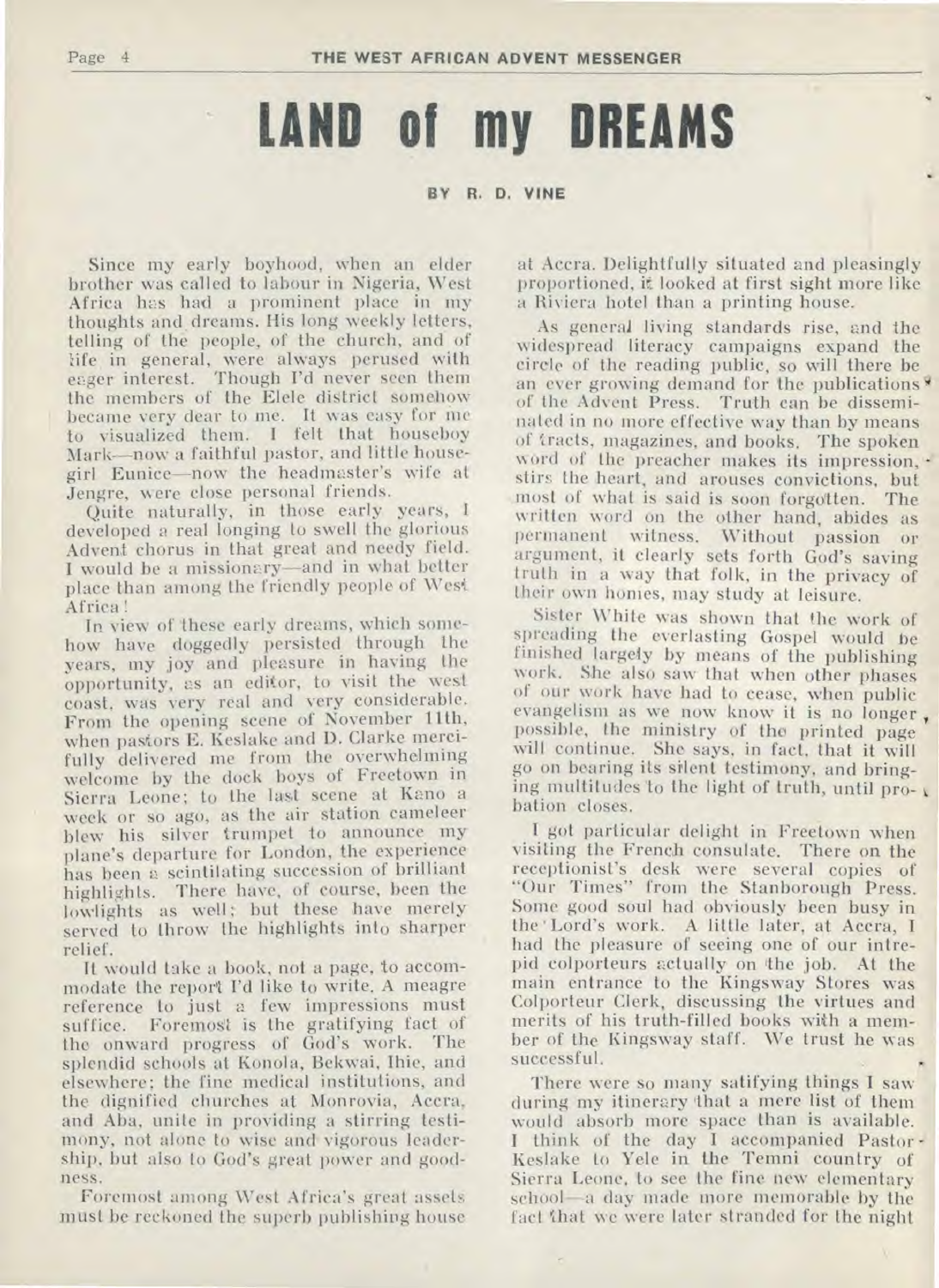• at the Teye river. I remember with pride the appreciative remarks of Professor Dempster and Governor Sherman at the Konola and Bassa graduation services, as they commended • Adventists for their fine work of education and spiritual uplift in Liberia and elsewhere.

Then there was that memorable Sunday morning in Begretto's blue lagoon, where Pastor Ellstrom baptized a score of Ivory Coast converts. There was the repeated joy of meeting with so many of God's people and workers at the many camp meetings in Gold Coast and Nigeria. There was the school campus at Elele, on the site of what was once the \* district's horrifying "bad bush"—to me a a symbol of the light which soon will conquer darkness. And finally there was that thriving outpost of Adventism at Jengre in the Muslim north.—All 'these will provide ineradicable memories, and inspirational subject matter for talks and articles for years to come.

Much has been done in West Africa, and for this we give God glory. But much still remains to be done. There are baffling obstacles which hamper the onward progress of God's work in that far-flung field. Ubiquitous Catholic tentacles stretch forth with unflagging vigour and almost frightening vitality. Islam, stultifying yet satisfying, constitutes a religious colossus whose opposition must be faced with fact and courage by the remnant church. Illiteracy is still a tremendous obstacle to the speedy finishing of the work, to say nothing of the isolation and inaccessibility of so many'millions who are still in mental and spiritual darkness.

It is right to assess the nature and strength of the foes we face. But wrong to be discouraged by their overwhelming proportions. For God is with us, and His truth will assuredly triumph. He has a thousand ways of finishing quickly His work, where we may see none at all. Appropriate for us as for Ezekiel, that faithful prophet of the exile, is the Lord's entreaty, reminding us of our main task as His last-day representatives.

"Be not discouraged if the message is, at times, unfavourably received, or resisted by its opponents. The important thing is that you be steadfast and faithful in your witness. Do not be unduly worried about results. Rather let your greatest concern be to let folk **<sup>4</sup>**see that 'there hath been a prophet among them. ' " (See Ezekiel chapter two.)

May every worker and member measure up to God's expectation in what is undoubtedly time's last hour.

## **Why Adventists Tithe**

#### **By Carl W. Guenther**

Pastor, Pittsburgh Shadyside Church

The motive for loyal financial support of our cause that is so fimiliar to Seventh-day Adventists and that leads the church to such large per capita giving is a constant marvel to the leaders of other faiths.

Only a few days ago I received a letter from the pastor of one of the large churches in our city asking me if I would share with him some of the material that we use in stimulating giving.

This sort of request is not uncommon. Some years ago while labouring in another field I was asked by the pastor of another church to meet with his church council. After asking some quesions about the per capita giving of our congregation he said : "Mr. Guenther, would you please explain to our council how you get your people to pay tithe and give such a large offerings."

It is not easy to explain to people who are not familiar with our blessed hope why our people give as they do. The matter of tithing and the giving of free-will offerings is more than a church requirement. It represents a buoyant hope that exists in the hearts of all true believers. It is tied into every Bible doctrine and every hope that is cherished in the hearts of the Lord's people. We are Seventh-day Adventists because we believe in the soon return of our Lord. But we also know that we shall never realize that hope until this gospel of the kingdom has been carried into all the world. This hope not only stimulates a loyal support of the cause, it also drives God's faithful children on into active missionary work.

Because our faith is solidly built upon Scriptural teachings, it is a commonly accepted belief that the God who gave us the promises of our hope also outlined clearly for us the means whereby the work is to be carried on. God is the owner of every material thing, and while He has entrusted these material benefits into our hands, He has intended that by the means of tithes and offerings His people might share with Him in the joys of furthering His cause and speeding the day of deliverance.

God made a great investment in the plan of redemption when He gave us His Son (John 3 :16). Now He asks us to share with Him in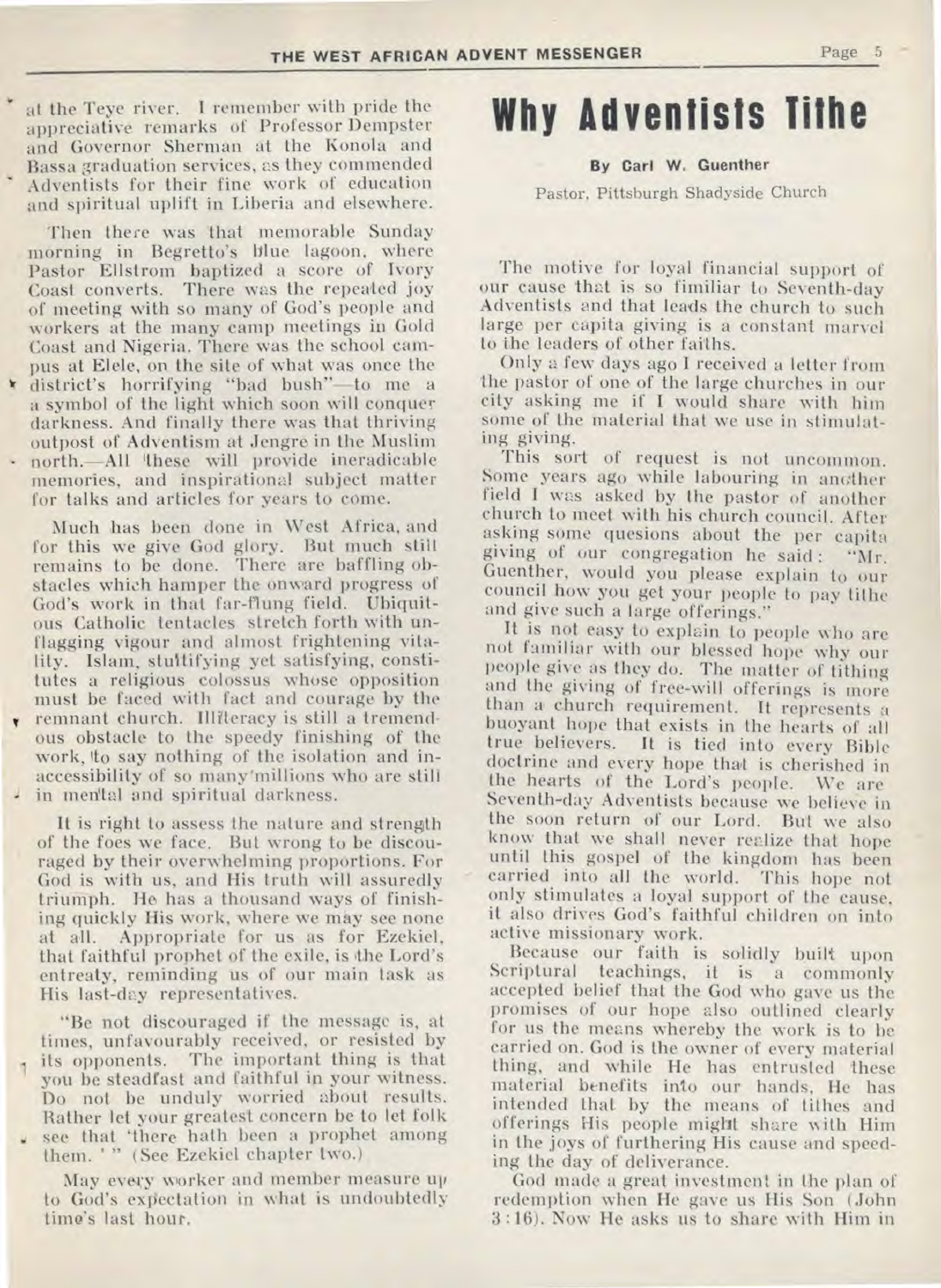this great project; first, in giving Him our hearts, and, second, in bringing to Him our tithes and offerings. This plan does not leave us without compensations even while we live in this world (Malachi 3:8-12). But Jesus revealed another principle that we must not overlook. "Where your treasure is there will your heart be also" (Matthew 6 :21). Every true Adventist has 'learned that the more he gives to the cause of God the less he cares for the material (things of this world and the more thoroughly he is wedded to the city of God and the earth made new.

Inspiration has set forth the attitude of every sincere believer in the cause of God. "Every man according as he purposeth in his heart, so let him give; not grudgingly, or of necessity : for God loveth a cheerful giver" (2 Corinthians 9 :7). A gift that is given grudgingly is of a little use to the cause of God, for God is not poor. Everything in this world belongs to Him, and He could readily supply the needs of His work without the help of man. But men and women who have experienced the joys of salvation and fellowship with Christ take delight in the furthering of His cause. Thus it is the cheerful giver who delights the heart of God, and it is the cheerful giver who benefits from his own giving. His harvest is not withheld, his business prospers under the blessing of the Lord, and he is a most happy man. He is sharing with the Lord that which belongs to a mutual ownership. His heart and the heart of his God are bound up together in one common cause —the building up of the kingdom of Christ. Giving is a great joy.

&`"'"-S4A•4./. -4<sup>1</sup> .•4VV`<sup>44</sup>t5.1kWlit.t4i544

## **Report From Freetown**

#### **(Continued from page 3.)**

In April of 1954, one lad whom we had never met came in search of me. He had already completed the Preliminary Course of the Voice of Prophecy studies and had written to the Ibadan office of the Voice of Prophecy stating he would like to be bapized. Pastor Roger Coon passed our name and address to him and hence his arrival at our home. (Pastor Coon had also written us, telling us of Sorie Sesay and his address, but the letter did not reach us until after we had met Sorie.)

The first time Sorie called at our home I was out; the second time also I was out; so he said he would return in the evening. He did; but I had not returned and did not till 8 p.m. He waited till I came, and this is what I learned from him.

For several years Sorie had been searching for the truth and in his effort had written to various countries for imformation and tracts etc. Even saving used postage stamps and sending them, in exchange for which he was given a supply of tracts ! The leaflet inviting him to write to the Voice of Prophecy appealed and he enjoyed the studies better than any others.

When he called on us his mind was already set on keeping the Sabbath and being baptized. He was ready to lose his job if need x be ! and he wished to join a baptismal class. He kept the very next Sabbath and has not missed one since. He pays his tithes faithfully and is already actively engaged in. church work.

Up to ,this time, so we were told, no one had retained his work and gained Sabbath privileges from a government department. But Sorie has done just that ! Sorie Sesay is an apprentice carpenter in the Road Transport Department, Body building Section. The European in charge was a kindly fellow who would be most disturbed if regarded as other a Christian. His comment when approached was : "Mohammedans get time off when they want it, so why shouldn't anyone else? We do not want to interfere with religion !" Yes, it was as easy as that, yet it  $\prime$ had not happened before.

This zealous youth of twenty years has been instrumental in leading another six or seven young folks and for several months they have come to our home each Tuesday evening for Bible classes and each Friday and Sabbath evening for sunset worship. Also in their home village of Congo Town it was possible to have the use of the (Methodist) church of another Mission for Thursday evenings for a considerable period. The boys did the advertising and the stewarding. Each Sabbath afternoon we took a supply of used<br>papers—"Signs," "Our Times," "Youth's papers—"Signs," "Our Times," "Youth's<br>Instructors"—all stamped with "S.D.A. Instructors"—all stamped Mission" and our address, and together with the young men, visited each home in the village. Several other villages have similarly been visited faithfully and thousands of copies of truth-filled literature have been an excellent introduction to the homes, as well as to real missionary work for these new converts, and they like it !

We want to say a very big "THANK YOU" to all those who have so kindly and so faithfully sent roll, after roll of used papers for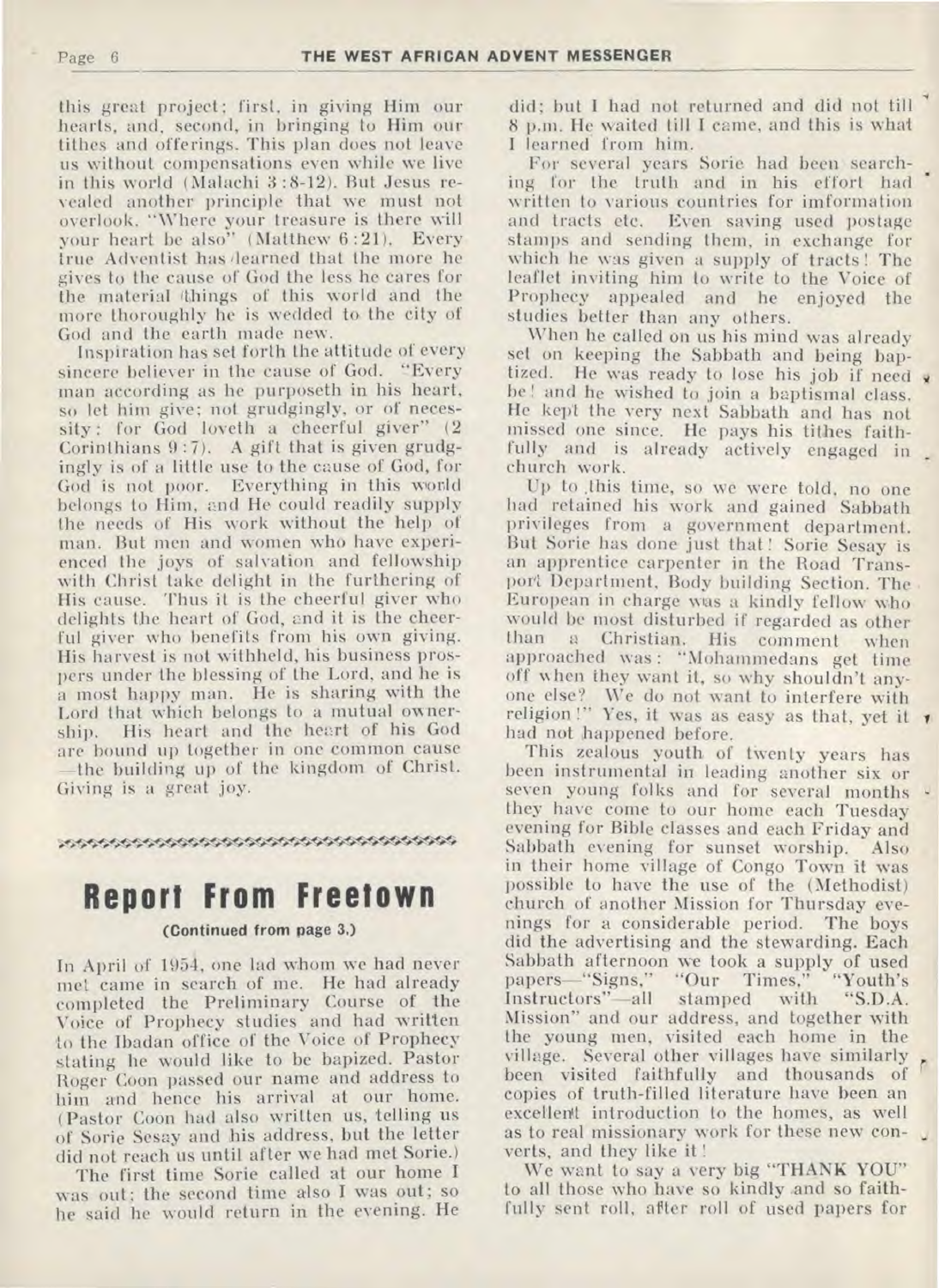free distribution. Also to those who so graciously sent in their four shillings to Brother Warren of the Stanborough Press to pay for the new copies that were sent regularly for over a year—more than 100 each fortnight! We have also been receiving 15 subscriptions to the Signs each week from kind though unknown friends in America. You all must share in the reward of souls won for the Master.

Freetown still needs your kind help. Will you please, continue to send all the used or new papers and magazines so that there be no lack of the good seed of the Gospel? The seed may not all fall on good ground—hence the need for ever greater supplies of seed.

A direct resurt of the distribution of the literature is that four people have subscribed to "The Bible and Our Times," and three have subscribed to "The Signs of the Times." The postman is now spreading the Gospel too.

A•fA5WM44.44SAitilAW•44,0461A:

## **Ordination of**

## **D. J. Clarke and A. O. Kennick**

After a lively Sabbath School at the S.D.A. Church, Circular Road, Freetown, on the 26th February, a very impressive ordination service followed in which Brethren A. 0. Kennick and D. J. Clarke were ordained into the Gospel Ministry.

At 11 a.m. that day, Pastor J. 0. Gibson, the Union President, Pastor E. Keslake, the Superintendent of Sierra Leone Field, and Pastor J. S. Myers of Matatoka occupied three chairs respectively on the rostrum under the strain of sweet music from the fingers of sister Clarke.

Pastor Keslake in lucid style and manner made introduction of the two pastors on the rostrum, including Pastors Nicol, Terry, Leigh, Tharawoli and Vandi who were occupying the front seats, and explained to the audience the purpose of the service. This was followed by the opening hymn—The Old Hun-

' dreth—All people that on earth do dwell, Sing to the Lord with cheerful voice. Pastor J. S. Myers offered prayer beseeching God's presence and guidance throughout the service. This was followed by a solo—The Wounds of Jesus—rendered very appealingly by Sister Clarke and accompanied on the organ by Mrs. Stuart.

From the text Joshua 3:5 Pastor Gibson preached the ordination sermon. For full thirty minutes he kept the audience spellbound on the meaning of sanctification as applicable particularly in the life of a minister, and outlined some of the great possibilities at our advantage when we become fully sanctified in the service of God. In ,conclusion he admonished Brethren Kennick and Clarke, and expressed his desire that they remain faithful in their ministry.

Following this inspiring address was the "laying on of hands." The two candidates stepped forward and knelt on the rostrum and were encircled by all the ordained pastors. From the lips of Pastor Keslake came the ordination prayer which was very touching, and towards the end of which all the pastors laid their hands very solemly on the heads of the candidates.

Upon rising, the group formed into a semicircle with the newly ordained pastors abreast Pastor J. B. Terry who audibly and solemnly gave the charge. Pastor S. C. Nicol then stepped forward and happily welcomed Pastor D. J. Clarke and A. 0. Kennick into the ministry with a warm hand shake. It was most striking the way each of the other ministers followed up in this warm welcome accorded these newly ordained pastors!

In the opportunity offered them for a brief talk, Pastor Kennick gave a short history of his life and how he found entry into the Mission School and finally into the work in he has served twenty-five years.

Pastor Clarke on the other hand was very much choked with emotion as he ejaculated the privilege he has had to be born in a Seventh-day Adventist home and the way God has led him to be of use in the work. His talk won the sympathy of the congregation.

After the talk the congregation rose and sang a hymn after which Pastor J. B. Leigh pronouced the benediciton.

I am not bound to win, but I am bound to be true.

I am not bound to succeed, but I am bound to live up to what light I have.

I must stand with anybody who stands right ; stand with him while he is right, and part with him when he goes wrong.